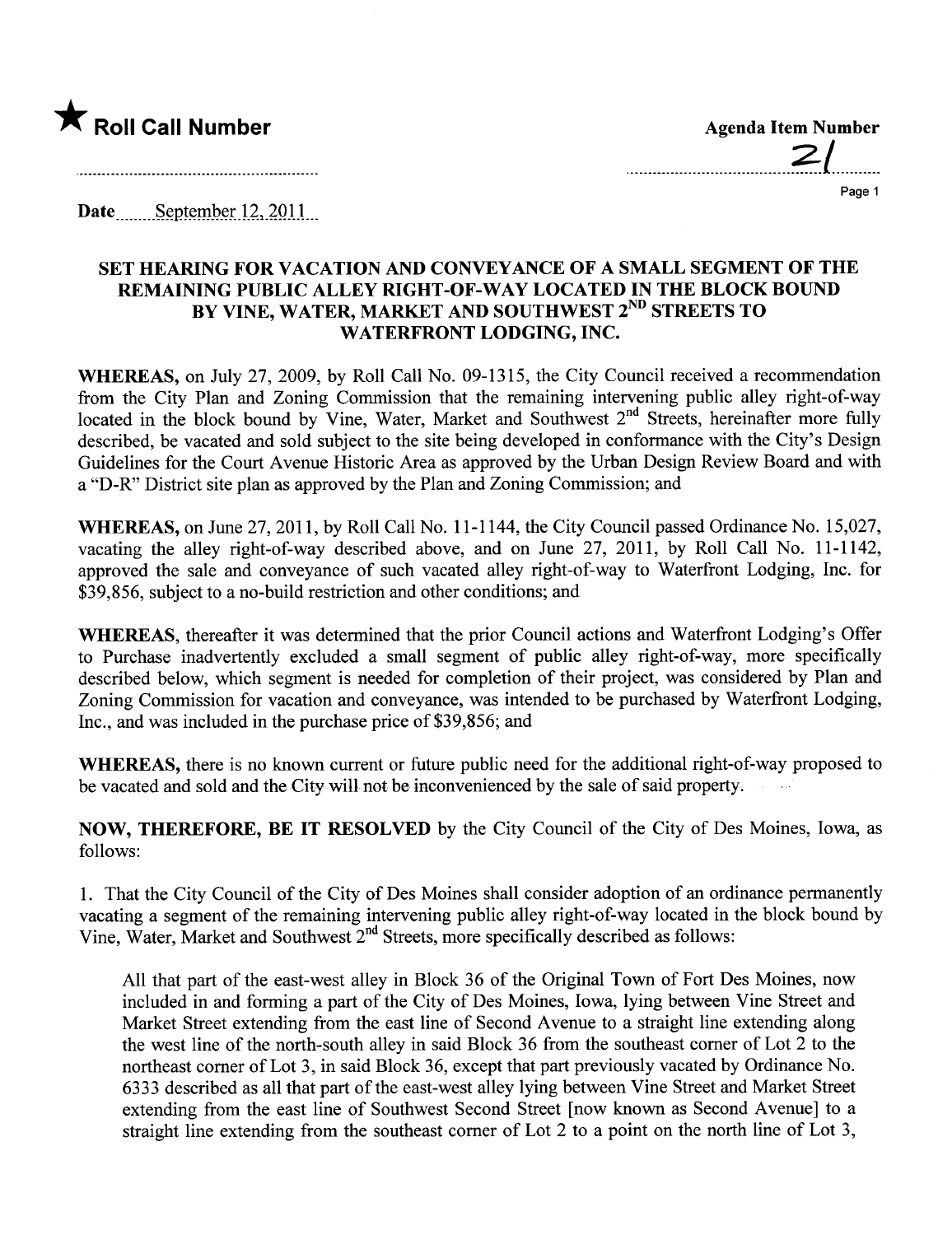

.......................................?:l......... Page 2

Date September 12, 2011

which is sixteen and one-tenth (16.1) feet west of the northeast corner thereof, all in Block 36, Original Town of Fort Des Moines, now included in and forming a part of the City of Des Moines, Iowa.

2. That if the City Council decides to vacate the above described right-of-way, the City of Des Moines proposes to convey such vacated right-of-way to Waterfront Lodging, Inc., subject to the conditions set forth in Roll Call No.1 1-1142 and pursuant to amendment to the existing Offer to Purchase, as part of consideration for the approved purchase price of \$39,856.

3. That the meeting of the City Council at which the adoption of said ordinance and the sale and conveyance of such real estate is to be considered shall be on September 26, 201 1, said meeting to be held at 5:00 p.m., in the Council Chamber.

4. That the City Clerk is hereby authorized and directed to publish notice of said proposal in the form hereto attached all in accordance with Section 362.3 of the Iowa Code.

5. The proceeds from the sale of this property wil be deposited into the following account: Property Maintenance Endowment Fund, SP767, ENG980500.

Moved by to adopt.

APPROVED AS TO FORM:

a K. Frank, Assistant City Attorney

| <b>COUNCIL ACTION</b> | <b>YEAS</b> | <b>NAYS</b> | <b>PASS</b> | <b>ABSENT</b>   | <b>CERTIFICATE</b>                                                                                                                                                                                                                                                                                                         |
|-----------------------|-------------|-------------|-------------|-----------------|----------------------------------------------------------------------------------------------------------------------------------------------------------------------------------------------------------------------------------------------------------------------------------------------------------------------------|
| <b>COWNIE</b>         |             |             |             |                 |                                                                                                                                                                                                                                                                                                                            |
| <b>COLEMAN</b>        |             |             |             |                 | I, DIANE RAUH, City Clerk of said City hereby<br>certify that at a meeting of the City Council of<br>said City of Des Moines, held on the above date,<br>among other proceedings the above was adopted.<br>IN WITNESS WHEREOF, I have hereunto set my<br>hand and affixed my seal the day and year first<br>above written. |
| <b>GRIESS</b>         |             |             |             |                 |                                                                                                                                                                                                                                                                                                                            |
| <b>HENSLEY</b>        |             |             |             |                 |                                                                                                                                                                                                                                                                                                                            |
| <b>MAHAFFEY</b>       |             |             |             |                 |                                                                                                                                                                                                                                                                                                                            |
| <b>MEYER</b>          |             |             |             |                 |                                                                                                                                                                                                                                                                                                                            |
| <b>MOORE</b>          |             |             |             |                 |                                                                                                                                                                                                                                                                                                                            |
| <b>TOTAL</b>          |             |             |             |                 |                                                                                                                                                                                                                                                                                                                            |
| <b>MOTION CARRIED</b> |             |             |             | <b>APPROVED</b> |                                                                                                                                                                                                                                                                                                                            |
|                       |             |             |             | Mayor           | City Clerk                                                                                                                                                                                                                                                                                                                 |